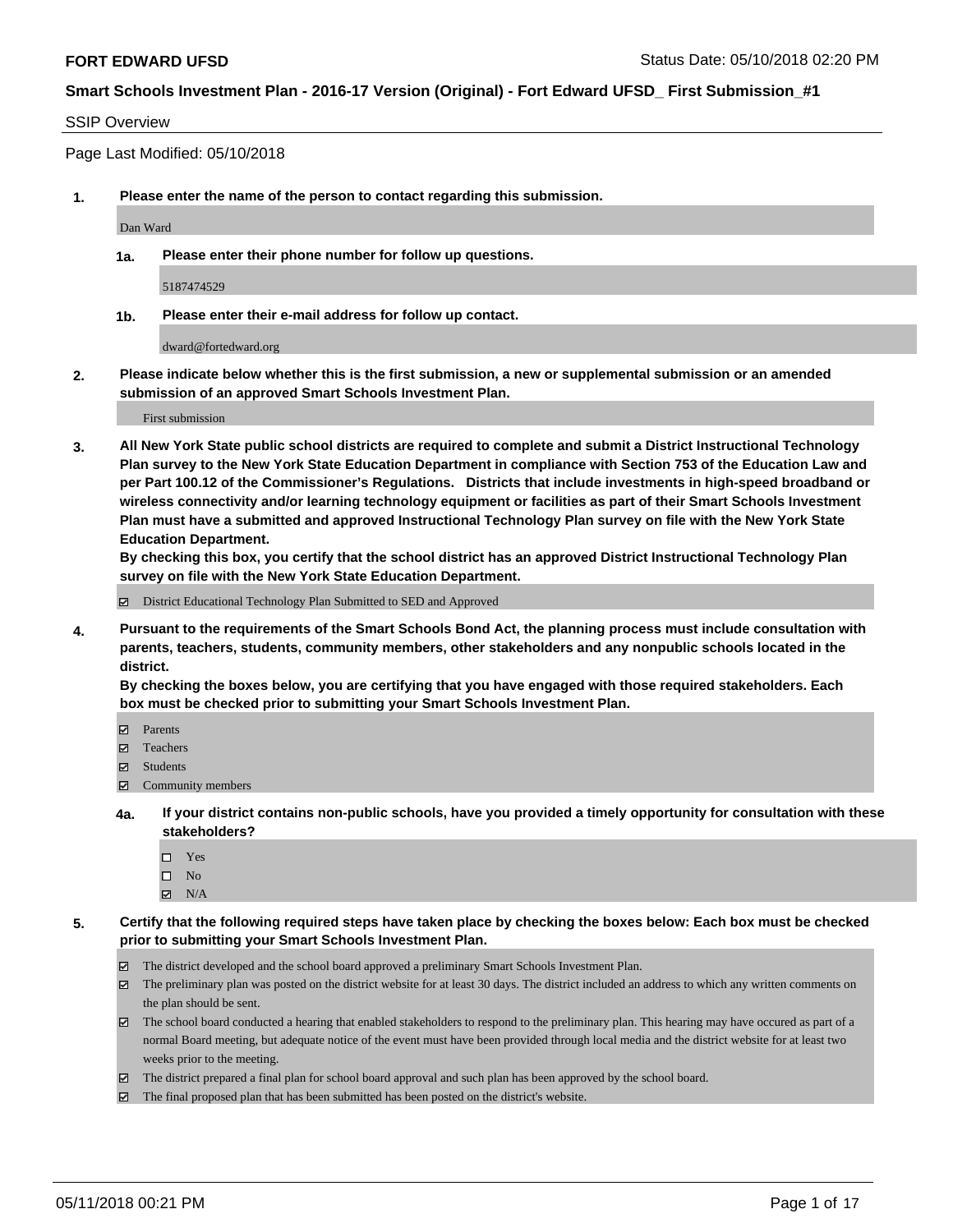#### SSIP Overview

Page Last Modified: 05/10/2018

**5a. Please upload the proposed Smart Schools Investment Plan (SSIP) that was posted on the district's website, along with any supporting materials. Note that this should be different than your recently submitted Educational Technology Survey. The Final SSIP, as approved by the School Board, should also be posted on the website and remain there during the course of the projects contained therein.**

Fort Edward UFSD Smart Schools Implementation Plan - Phase 1.pptx

**5b. Enter the webpage address where the final Smart Schools Investment Plan is posted. The Plan should remain posted for the life of the included projects.**

http://forteward.ss14.sharpschool.com/cms/one.aspx?portalId=862200&pageId=1026890

**6. Please enter an estimate of the total number of students and staff that will benefit from this Smart Schools Investment Plan based on the cumulative projects submitted to date.**

580

**7. An LEA/School District may partner with one or more other LEA/School Districts to form a consortium to pool Smart Schools Bond Act funds for a project that meets all other Smart School Bond Act requirements. Each school district participating in the consortium will need to file an approved Smart Schools Investment Plan for the project and submit a signed Memorandum of Understanding that sets forth the details of the consortium including the roles of each respective district.**

 $\Box$  The district plans to participate in a consortium to partner with other school district(s) to implement a Smart Schools project.

**8. Please enter the name and 6-digit SED Code for each LEA/School District participating in the Consortium.**

| <b>Partner LEA/District</b> | <b>ISED BEDS Code</b> |
|-----------------------------|-----------------------|
| (No Response)               | (No Response)         |

#### **9. Please upload a signed Memorandum of Understanding with all of the participating Consortium partners.**

(No Response)

**10. Your district's Smart Schools Bond Act Allocation is:**

\$543,338

**11.** Enter the budget sub-allocations by category that you are submitting for approval at this time. If you are not budgeting SSBA funds for a category, please enter 0 (zero.) If the value entered is \$0, you will not be required to complete that survey question.

|                                              | Sub-<br>Allocations |
|----------------------------------------------|---------------------|
| <b>School Connectivity</b>                   | $\mathbf 0$         |
| <b>Connectivity Projects for Communities</b> | $\Omega$            |
| Classroom Technology                         | $\mathbf 0$         |
| Pre-Kindergarten Classrooms                  | 0                   |
| Replace Transportable Classrooms             | $\Omega$            |
| <b>High-Tech Security Features</b>           | 191,100             |
| Totals:                                      | 191,100             |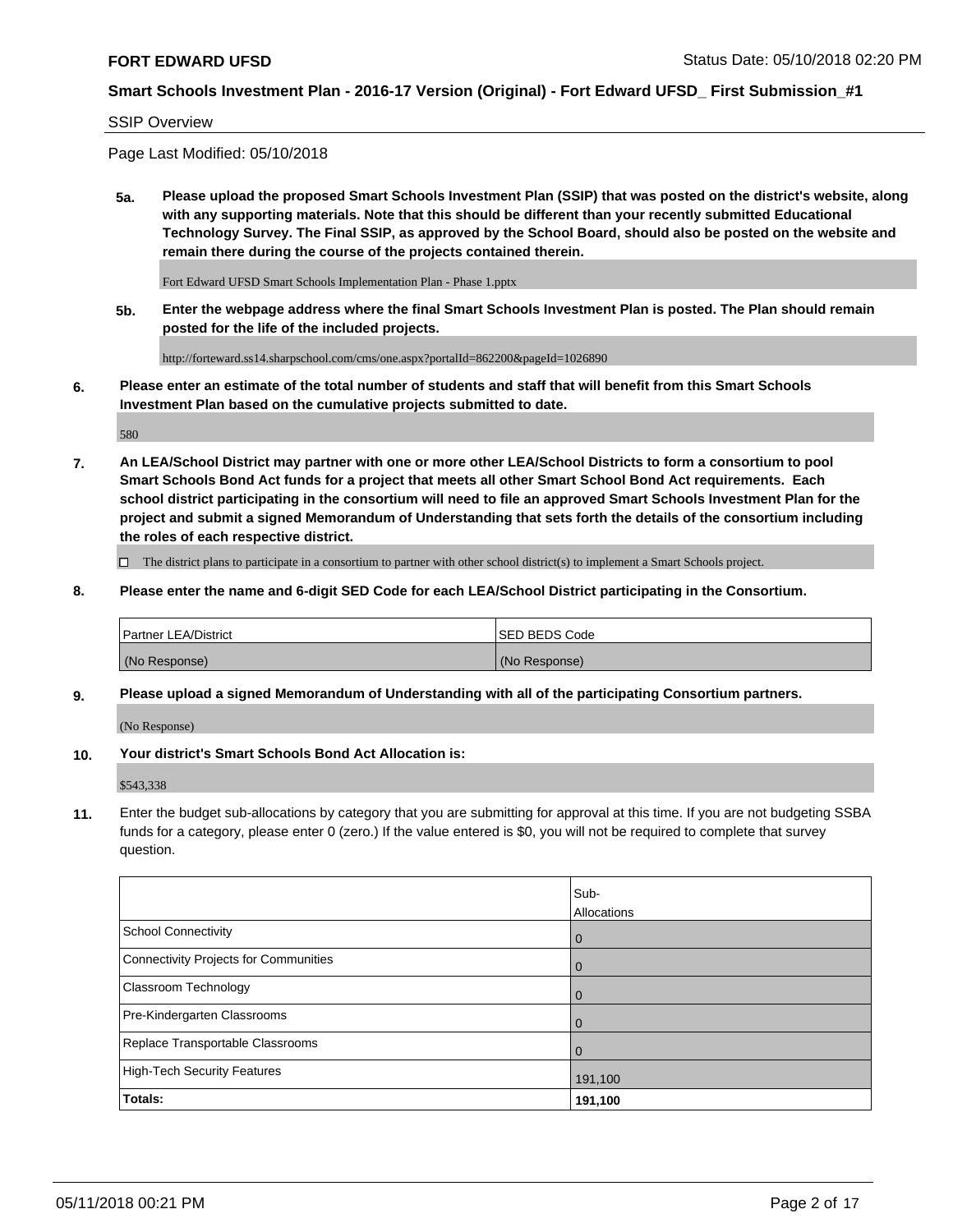#### School Connectivity

Page Last Modified: 02/28/2018

- **1. In order for students and faculty to receive the maximum benefit from the technology made available under the Smart Schools Bond Act, their school buildings must possess sufficient connectivity infrastructure to ensure that devices can be used during the school day. Smart Schools Investment Plans must demonstrate that:**
	- **• sufficient infrastructure that meets the Federal Communications Commission's 100 Mbps per 1,000 students standard currently exists in the buildings where new devices will be deployed, or**
	- **• is a planned use of a portion of Smart Schools Bond Act funds, or**
	- **• is under development through another funding source.**

**Smart Schools Bond Act funds used for technology infrastructure or classroom technology investments must increase the number of school buildings that meet or exceed the minimum speed standard of 100 Mbps per 1,000 students and staff within 12 months. This standard may be met on either a contracted 24/7 firm service or a "burstable" capability. If the standard is met under the burstable criteria, it must be:**

**1. Specifically codified in a service contract with a provider, and**

**2. Guaranteed to be available to all students and devices as needed, particularly during periods of high demand, such as computer-based testing (CBT) periods.**

**Please describe how your district already meets or is planning to meet this standard within 12 months of plan submission.**

The district currently has a 40/40 connection through Neric and will increase to 60/60 on 7/1/18.

- **1a. If a district believes that it will be impossible to meet this standard within 12 months, it may apply for a waiver of this requirement, as described on the Smart Schools website. The waiver must be filed and approved by SED prior to submitting this survey.**
	- By checking this box, you are certifying that the school district has an approved waiver of this requirement on file with the New York State Education Department.
- **2.** Connectivity Speed Calculator **(Required)**

|                         | Number of<br>Students | Multiply by<br>100 Kbps | Divide by 1000 Current Speed<br>to Convert to<br>Required<br>Speed in Mb | lin Mb | Expected<br>Speed to be<br>Attained Within Required<br>12 Months | <b>Expected Date</b><br><b>When</b><br>Speed Will be<br>Met |
|-------------------------|-----------------------|-------------------------|--------------------------------------------------------------------------|--------|------------------------------------------------------------------|-------------------------------------------------------------|
| <b>Calculated Speed</b> | 580                   | 58,000                  | 58                                                                       | 40     | 40                                                               | will be met<br>7/1/18                                       |

**3. Describe how you intend to use Smart Schools Bond Act funds for high-speed broadband and/or wireless connectivity projects in school buildings.**

(No Response)

**4. Describe the linkage between the district's District Instructional Technology Plan and the proposed projects. (There should be a link between your response to this question and your response to Question 1 in Part E. Curriculum and Instruction "What are the district's plans to use digital connectivity and technology to improve teaching and learning?)**

(No Response)

**5. If the district wishes to have students and staff access the Internet from wireless devices within the school building, or in close proximity to it, it must first ensure that it has a robust Wi-Fi network in place that has sufficient bandwidth to meet user demand.**

**Please describe how you have quantified this demand and how you plan to meet this demand.**

(No Response)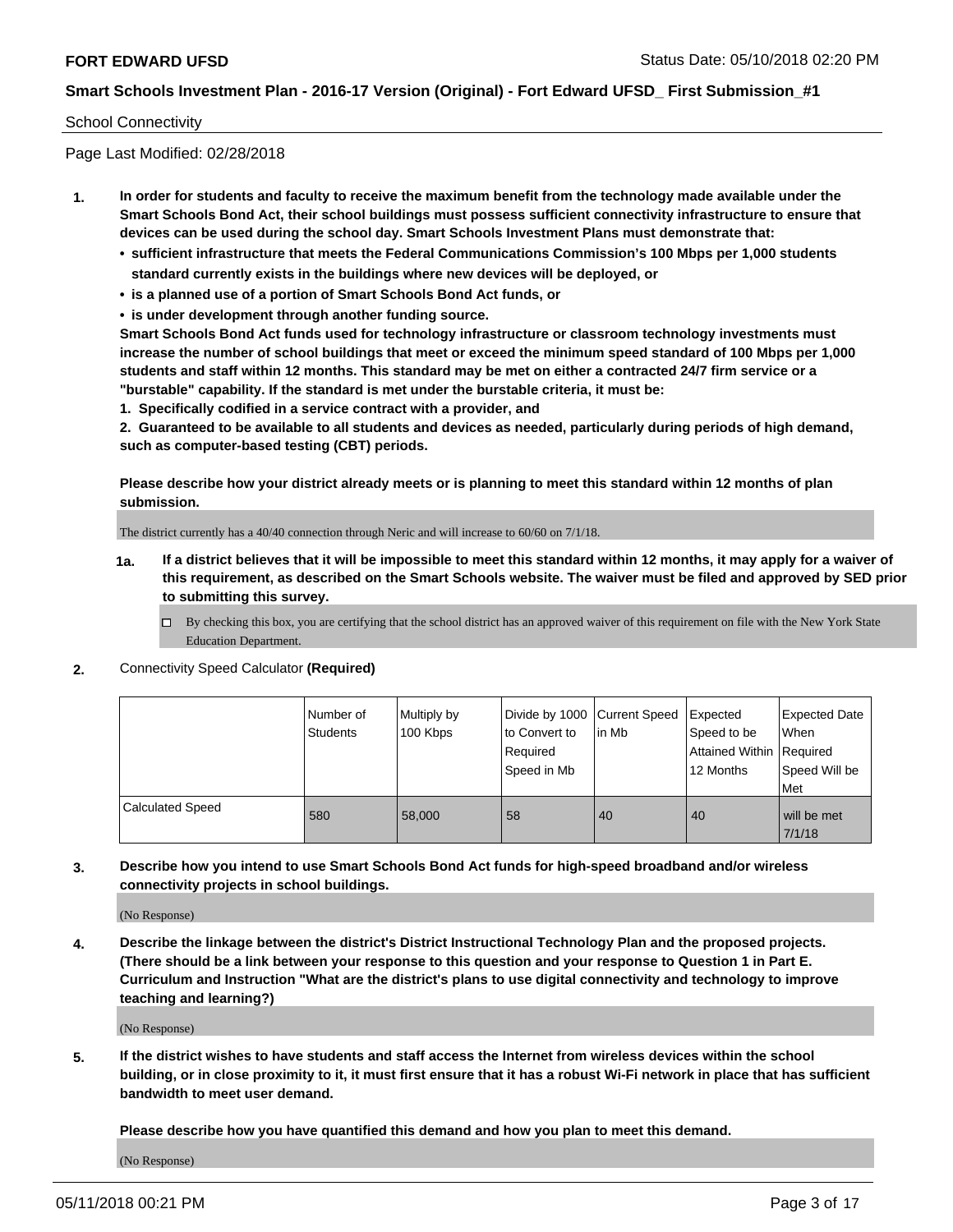#### School Connectivity

Page Last Modified: 02/28/2018

**6. As indicated on Page 5 of the guidance, the Office of Facilities Planning will have to conduct a preliminary review of all capital projects, including connectivity projects.**

**Please indicate on a separate row each project number given to you by the Office of Facilities Planning.**

| Project Number |  |
|----------------|--|
| (No Response)  |  |

**7. Certain high-tech security and connectivity infrastructure projects may be eligible for an expedited review process as determined by the Office of Facilities Planning.**

#### **Was your project deemed eligible for streamlined review?**

(No Response)

#### **8. Include the name and license number of the architect or engineer of record.**

| Name          | License Number |
|---------------|----------------|
| (No Response) | (No Response)  |

**9.** If you are submitting an allocation for **School Connectivity** complete this table.

**Note that the calculated Total at the bottom of the table must equal the Total allocation for this category that you entered in the SSIP Overview overall budget.** 

|                                            | Sub-<br><b>Allocation</b> |
|--------------------------------------------|---------------------------|
| Network/Access Costs                       | (No Response)             |
| Outside Plant Costs                        | (No Response)             |
| School Internal Connections and Components | (No Response)             |
| Professional Services                      | (No Response)             |
| Testing                                    | (No Response)             |
| <b>Other Upfront Costs</b>                 | (No Response)             |
| <b>Other Costs</b>                         | (No Response)             |
| Totals:                                    | 0                         |

**10. Please detail the type, quantity, per unit cost and total cost of the eligible items under each sub-category. This is especially important for any expenditures listed under the "Other" category. All expenditures must be eligible for tax-exempt financing to be reimbursed through the SSBA. Sufficient detail must be provided so that we can verify this is the case. If you have any questions, please contact us directly through smartschools@nysed.gov. NOTE: Wireless Access Points should be included in this category, not under Classroom Educational Technology, except those that will be loaned/purchased for nonpublic schools.**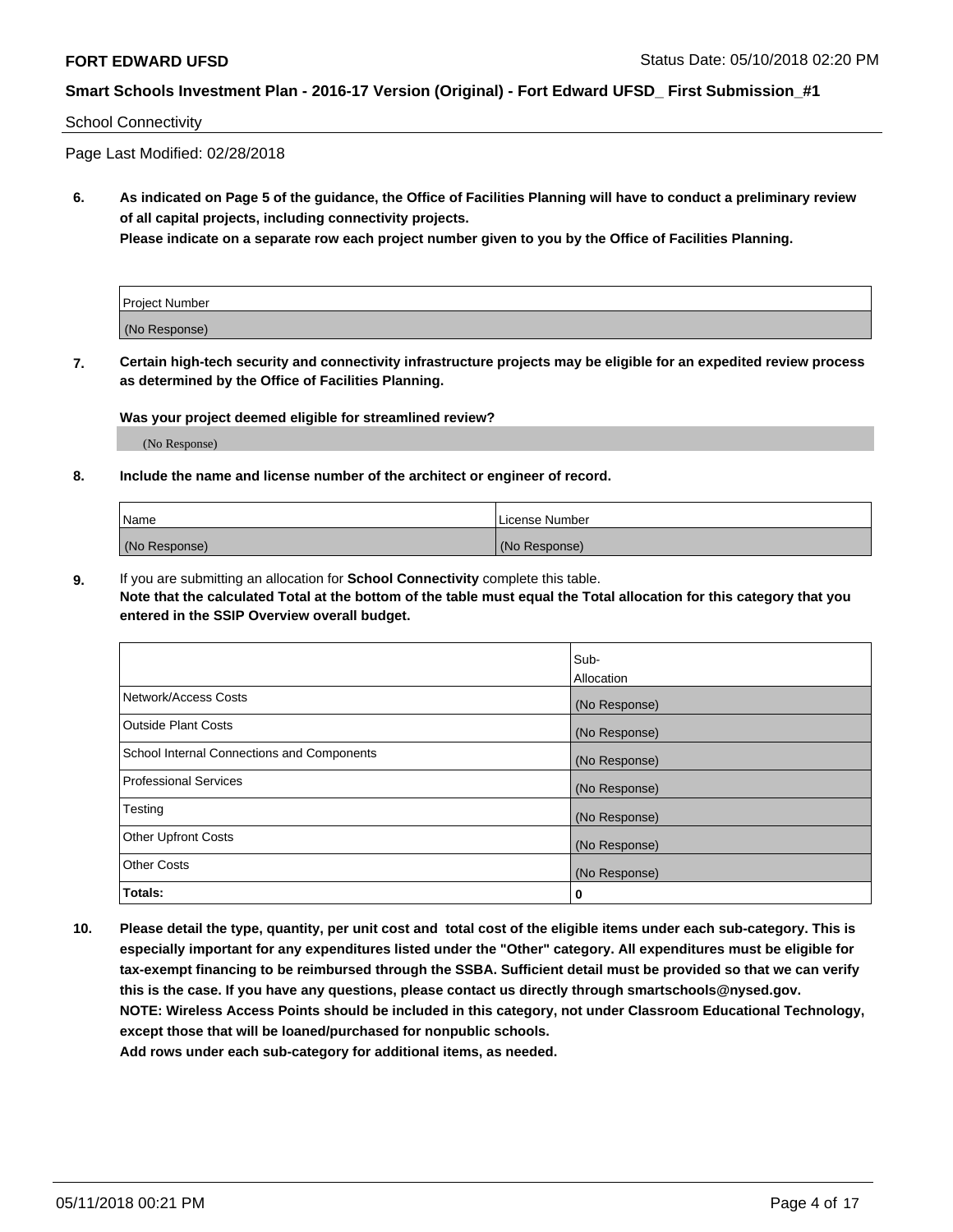School Connectivity

| Select the allowable expenditure | Item to be purchased | Quantity      | Cost per Item | <b>Total Cost</b> |
|----------------------------------|----------------------|---------------|---------------|-------------------|
| type.                            |                      |               |               |                   |
| Repeat to add another item under |                      |               |               |                   |
| each type.                       |                      |               |               |                   |
| (No Response)                    | (No Response)        | (No Response) | (No Response) | (No Response)     |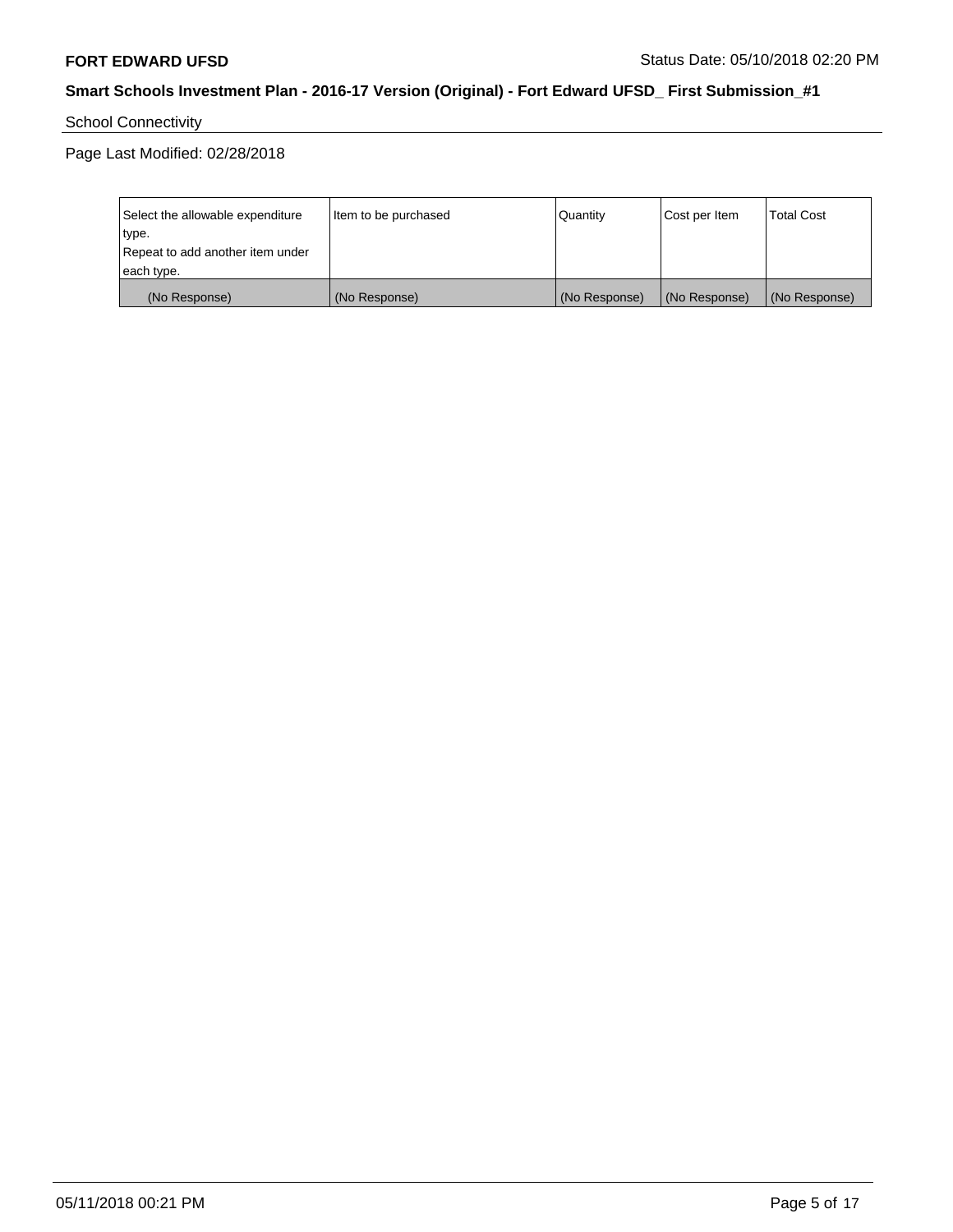Community Connectivity (Broadband and Wireless)

Page Last Modified: 02/28/2018

**1. Describe how you intend to use Smart Schools Bond Act funds for high-speed broadband and/or wireless connectivity projects in the community.**

(No Response)

**2. Please describe how the proposed project(s) will promote student achievement and increase student and/or staff access to the Internet in a manner that enhances student learning and/or instruction outside of the school day and/or school building.**

(No Response)

**3. Community connectivity projects must comply with all the necessary local building codes and regulations (building and related permits are not required prior to plan submission).**

 $\Box$  I certify that we will comply with all the necessary local building codes and regulations.

**4. Please describe the physical location of the proposed investment.**

(No Response)

**5. Please provide the initial list of partners participating in the Community Connectivity Broadband Project, along with their Federal Tax Identification (Employer Identification) number.**

| <b>Project Partners</b> | l Federal ID # |
|-------------------------|----------------|
| (No Response)           | (No Response)  |

**6.** If you are submitting an allocation for **Community Connectivity**, complete this table. **Note that the calculated Total at the bottom of the table must equal the Total allocation for this category that you entered in the SSIP Overview overall budget.**

|                                    | Sub-Allocation |
|------------------------------------|----------------|
| Network/Access Costs               | (No Response)  |
| Outside Plant Costs                | (No Response)  |
| <b>Tower Costs</b>                 | (No Response)  |
| <b>Customer Premises Equipment</b> | (No Response)  |
| Professional Services              | (No Response)  |
| Testing                            | (No Response)  |
| <b>Other Upfront Costs</b>         | (No Response)  |
| <b>Other Costs</b>                 | (No Response)  |
| Totals:                            | 0              |

**7. Please detail the type, quantity, per unit cost and total cost of the eligible items under each sub-category. This is especially important for any expenditures listed under the "Other" category. All expenditures must be capital-bond eligible to be reimbursed through the SSBA. If you have any questions, please contact us directly through smartschools@nysed.gov.**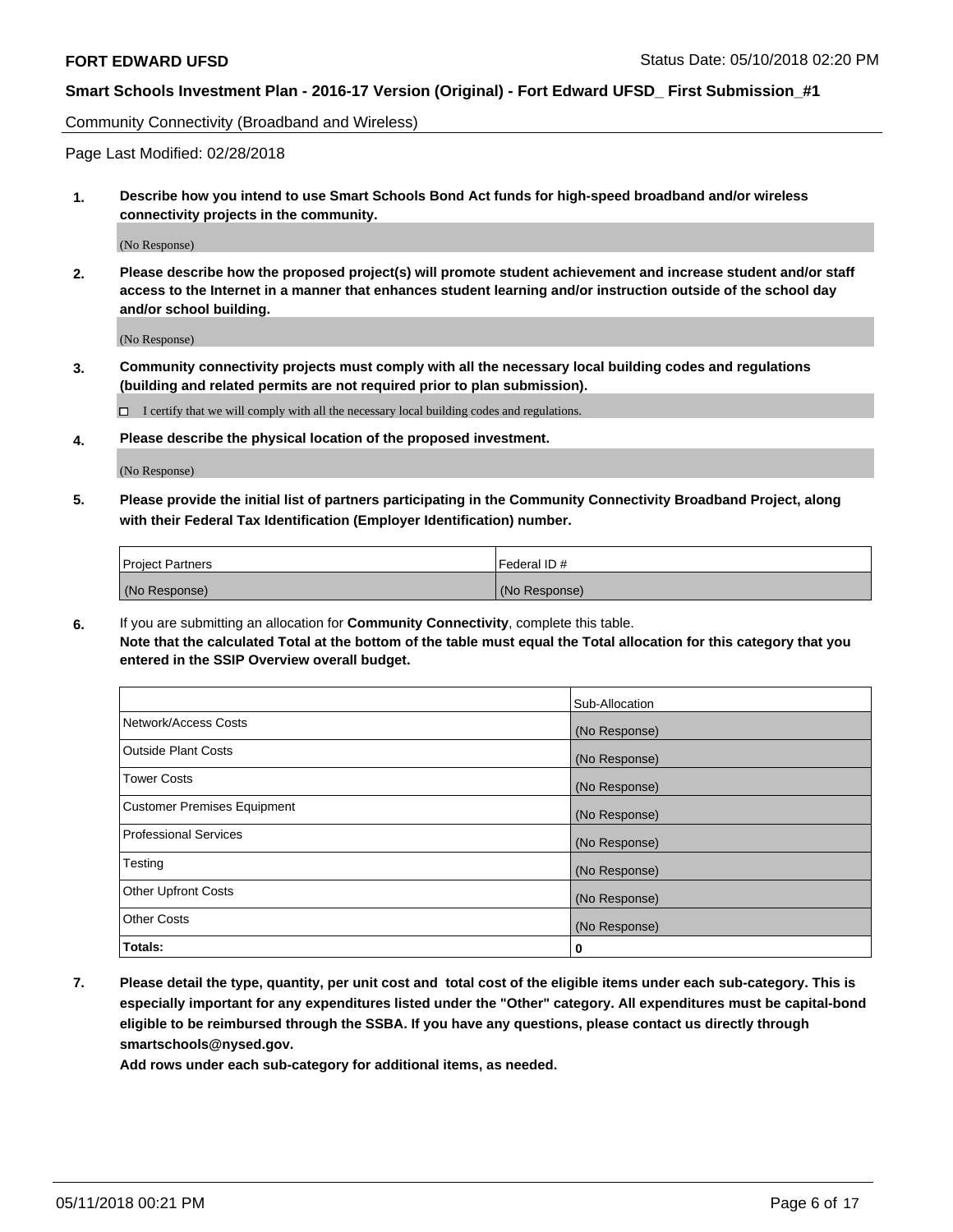Community Connectivity (Broadband and Wireless)

| Select the allowable expenditure | Item to be purchased | Quantity      | Cost per Item | <b>Total Cost</b> |
|----------------------------------|----------------------|---------------|---------------|-------------------|
| type.                            |                      |               |               |                   |
| Repeat to add another item under |                      |               |               |                   |
| each type.                       |                      |               |               |                   |
| (No Response)                    | (No Response)        | (No Response) | (No Response) | (No Response)     |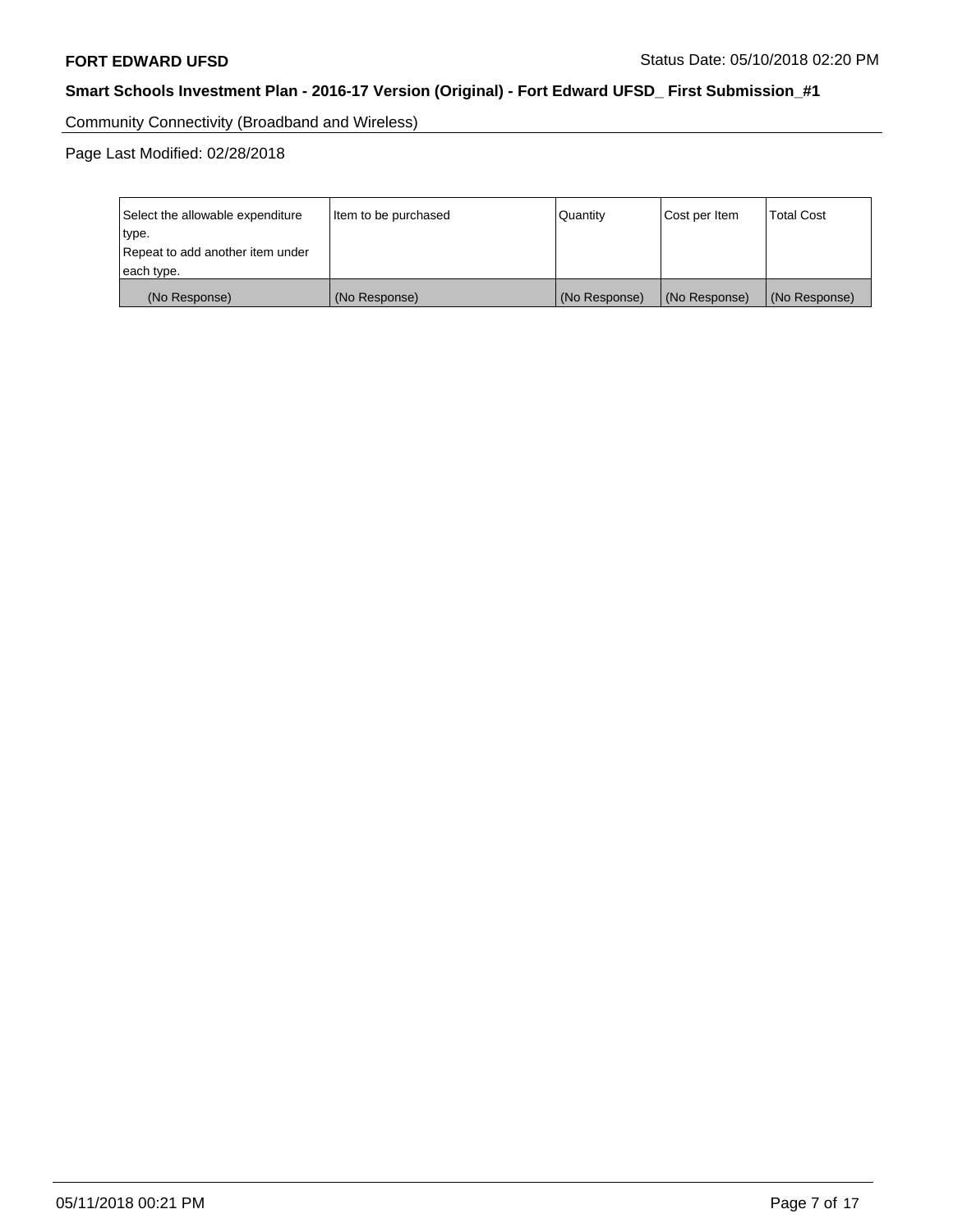### Classroom Learning Technology

Page Last Modified: 02/28/2018

**1. In order for students and faculty to receive the maximum benefit from the technology made available under the Smart Schools Bond Act, their school buildings must possess sufficient connectivity infrastructure to ensure that devices can be used during the school day. Smart Schools Investment Plans must demonstrate that sufficient infrastructure that meets the Federal Communications Commission's 100 Mbps per 1,000 students standard currently exists in the buildings where new devices will be deployed, or is a planned use of a portion of Smart Schools Bond Act funds, or is under development through another funding source.**

**Smart Schools Bond Act funds used for technology infrastructure or classroom technology investments must increase the number of school buildings that meet or exceed the minimum speed standard of 100 Mbps per 1,000 students and staff within 12 months. This standard may be met on either a contracted 24/7 firm service or a "burstable" capability. If the standard is met under the burstable criteria, it must be:**

**1. Specifically codified in a service contract with a provider, and**

**2. Guaranteed to be available to all students and devices as needed, particularly during periods of high demand, such as computer-based testing (CBT) periods.**

**Please describe how your district already meets or is planning to meet this standard within 12 months of plan submission.**

(No Response)

- **1a. If a district believes that it will be impossible to meet this standard within 12 months, it may apply for a waiver of this requirement, as described on the Smart Schools website. The waiver must be filed and approved by SED prior to submitting this survey.**
	- By checking this box, you are certifying that the school district has an approved waiver of this requirement on file with the New York State Education Department.
- **2.** Connectivity Speed Calculator **(Required)**

|                         | l Number of<br><b>Students</b> | Multiply by<br>100 Kbps | Divide by 1000 Current Speed<br>to Convert to<br>Required<br>l Speed in Mb | lin Mb           | Expected<br>Speed to be<br>Attained Within Required<br>12 Months | Expected Date<br>When<br>Speed Will be<br><b>Met</b> |
|-------------------------|--------------------------------|-------------------------|----------------------------------------------------------------------------|------------------|------------------------------------------------------------------|------------------------------------------------------|
| <b>Calculated Speed</b> | (No<br>Response)               | (No Response)           | (No<br>Response)                                                           | (No<br>Response) | (No<br>Response)                                                 | l (No<br>Response)                                   |

**3. If the district wishes to have students and staff access the Internet from wireless devices within the school building, or in close proximity to it, it must first ensure that it has a robust Wi-Fi network in place that has sufficient bandwidth to meet user demand.**

**Please describe how you have quantified this demand and how you plan to meet this demand.**

(No Response)

**4. All New York State public school districts are required to complete and submit an Instructional Technology Plan survey to the New York State Education Department in compliance with Section 753 of the Education Law and per Part 100.12 of the Commissioner's Regulations.**

**Districts that include educational technology purchases as part of their Smart Schools Investment Plan must have a submitted and approved Instructional Technology Plan survey on file with the New York State Education Department.**

- By checking this box, you are certifying that the school district has an approved Instructional Technology Plan survey on file with the New York State Education Department.
- **5. Describe the devices you intend to purchase and their compatibility with existing or planned platforms or systems. Specifically address the adequacy of each facility's electrical, HVAC and other infrastructure necessary to install and support the operation of the planned technology.**

(No Response)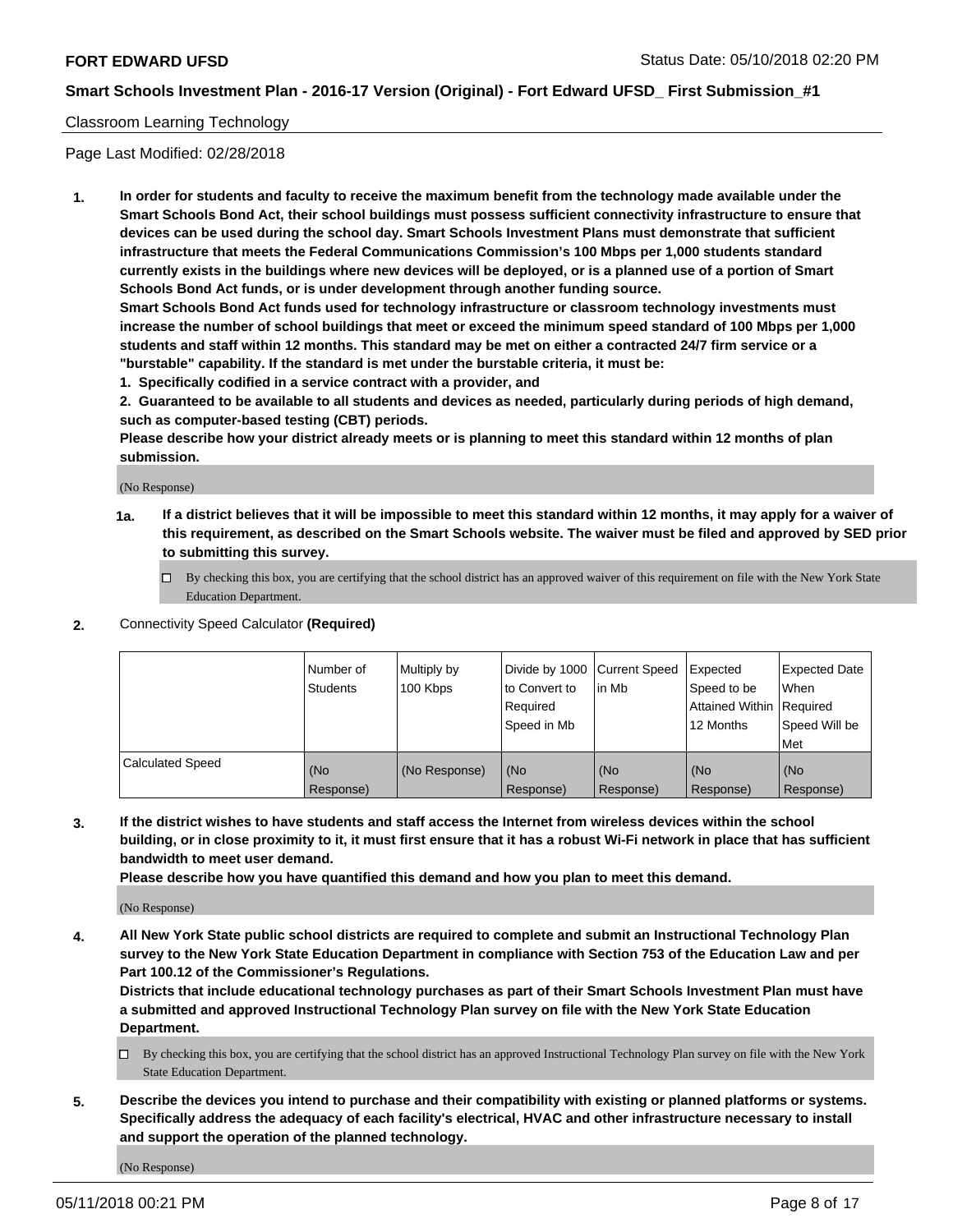#### Classroom Learning Technology

Page Last Modified: 02/28/2018

- **6. Describe how the proposed technology purchases will:**
	- **> enhance differentiated instruction;**
	- **> expand student learning inside and outside the classroom;**
	- **> benefit students with disabilities and English language learners; and**
	- **> contribute to the reduction of other learning gaps that have been identified within the district.**

**The expectation is that districts will place a priority on addressing the needs of students who struggle to succeed in a rigorous curriculum. Responses in this section should specifically address this concern and align with the district's Instructional Technology Plan (in particular Question 2 of E. Curriculum and Instruction: "Does the district's instructional technology plan address the needs of students with disabilities to ensure equitable access to instruction, materials and assessments?" and Question 3 of the same section: "Does the district's instructional technology plan address the provision of assistive technology specifically for students with disabilities to ensure access to and participation in the general curriculum?"**

(No Response)

**7. Where appropriate, describe how the proposed technology purchases will enhance ongoing communication with parents and other stakeholders and help the district facilitate technology-based regional partnerships, including distance learning and other efforts.**

(No Response)

**8. Describe the district's plan to provide professional development to ensure that administrators, teachers and staff can employ the technology purchased to enhance instruction successfully.**

**Note: This response should be aligned and expanded upon in accordance with your district's response to Question 1 of F. Professional Development of your Instructional Technology Plan: "Please provide a summary of professional development offered to teachers and staff, for the time period covered by this plan, to support technology to enhance teaching and learning. Please include topics, audience and method of delivery within your summary."**

(No Response)

- **9. Districts must contact the SUNY/CUNY teacher preparation program that supplies the largest number of the district's new teachers to request advice on innovative uses and best practices at the intersection of pedagogy and educational technology.**
	- $\Box$  By checking this box, you certify that you have contacted the SUNY/CUNY teacher preparation program that supplies the largest number of your new teachers to request advice on these issues.
	- **9a. Please enter the name of the SUNY or CUNY Institution that you contacted.**

(No Response)

**9b. Enter the primary Institution phone number.**

(No Response)

**9c. Enter the name of the contact person with whom you consulted and/or will be collaborating with on innovative uses of technology and best practices.**

(No Response)

**10. A district whose Smart Schools Investment Plan proposes the purchase of technology devices and other hardware must account for nonpublic schools in the district.**

**Are there nonpublic schools within your school district?**

Yes  $\hfill \square$  No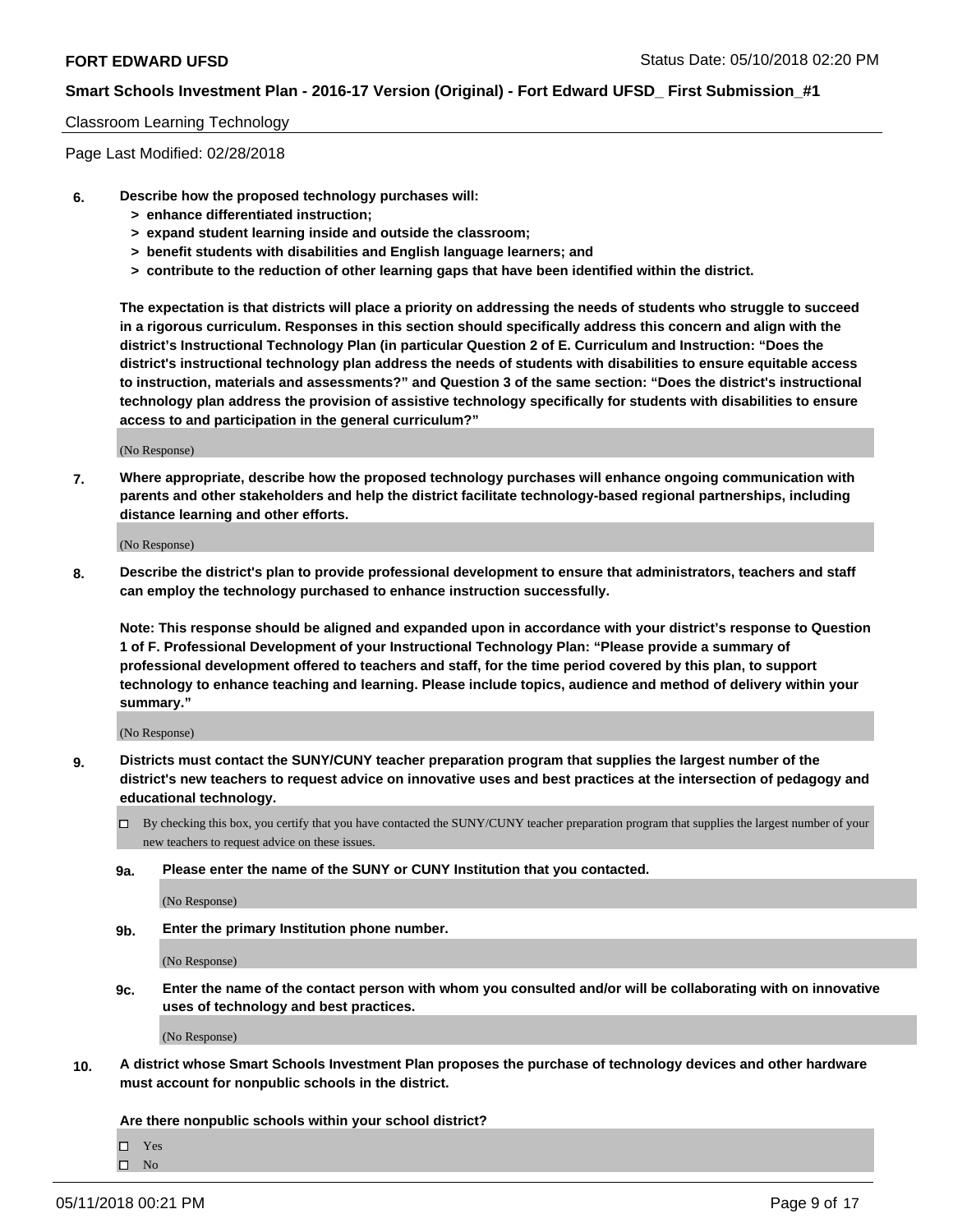Classroom Learning Technology

Page Last Modified: 02/28/2018

#### **11.** Nonpublic Classroom Technology Loan Calculator

The Smart Schools Bond Act provides that any Classroom Learning Technology purchases made using Smart Schools funds shall be lent, upon request, to nonpublic schools in the district. However, no school district shall be required to loan technology in amounts greater than the total obtained and spent on technology pursuant to the Smart Schools Bond Act and the value of such loan may not exceed the total of \$250 multiplied by the nonpublic school enrollment in the base year at the time of enactment.

See: http://www.p12.nysed.gov/mgtserv/smart\_schools/docs/Smart\_Schools\_Bond\_Act\_Guidance\_04.27.15\_Final.pdf.

|                                       | 1. Classroom<br>Technology<br>Sub-allocation | l 2. Public<br>Enrollment<br>$(2014 - 15)$ | l 3. Nonpublic<br>Enrollment<br>(2014-15) | 4. Sum of<br>Public and<br>l Nonpublic<br>Enrollment | l 5. Total Per<br>Pupil Sub-<br>lallocation                                                   | l 6. Total<br>Nonpublic Loan<br>Amount |
|---------------------------------------|----------------------------------------------|--------------------------------------------|-------------------------------------------|------------------------------------------------------|-----------------------------------------------------------------------------------------------|----------------------------------------|
| Calculated Nonpublic Loan<br>l Amount |                                              |                                            |                                           |                                                      | (No Response)   (No Response)   (No Response)   (No Response)   (No Response)   (No Response) |                                        |

**12. To ensure the sustainability of technology purchases made with Smart Schools funds, districts must demonstrate a long-term plan to maintain and replace technology purchases supported by Smart Schools Bond Act funds. This sustainability plan shall demonstrate a district's capacity to support recurring costs of use that are ineligible for Smart Schools Bond Act funding such as device maintenance, technical support, Internet and wireless fees, maintenance of hotspots, staff professional development, building maintenance and the replacement of incidental items. Further, such a sustainability plan shall include a long-term plan for the replacement of purchased devices and equipment at the end of their useful life with other funding sources.**

 $\square$  By checking this box, you certify that the district has a sustainability plan as described above.

**13. Districts must ensure that devices purchased with Smart Schools Bond funds will be distributed, prepared for use, maintained and supported appropriately. Districts must maintain detailed device inventories in accordance with generally accepted accounting principles.**

By checking this box, you certify that the district has a distribution and inventory management plan and system in place.

**14.** If you are submitting an allocation for **Classroom Learning Technology** complete this table.

**Note that the calculated Total at the bottom of the table must equal the Total allocation for this category that you entered in the SSIP Overview overall budget.**

|                          | Sub-Allocation |
|--------------------------|----------------|
| Interactive Whiteboards  | (No Response)  |
| <b>Computer Servers</b>  | (No Response)  |
| <b>Desktop Computers</b> | (No Response)  |
| <b>Laptop Computers</b>  | (No Response)  |
| <b>Tablet Computers</b>  | (No Response)  |
| <b>Other Costs</b>       | (No Response)  |
| Totals:                  | 0              |

**15. Please detail the type, quantity, per unit cost and total cost of the eligible items under each sub-category. This is especially important for any expenditures listed under the "Other" category. All expenditures must be capital-bond eligible to be reimbursed through the SSBA. If you have any questions, please contact us directly through smartschools@nysed.gov.**

**Please specify in the "Item to be Purchased" field which specific expenditures and items are planned to meet the district's nonpublic loan requirement, if applicable.**

**NOTE: Wireless Access Points that will be loaned/purchased for nonpublic schools should ONLY be included in this category, not under School Connectivity, where public school districts would list them.**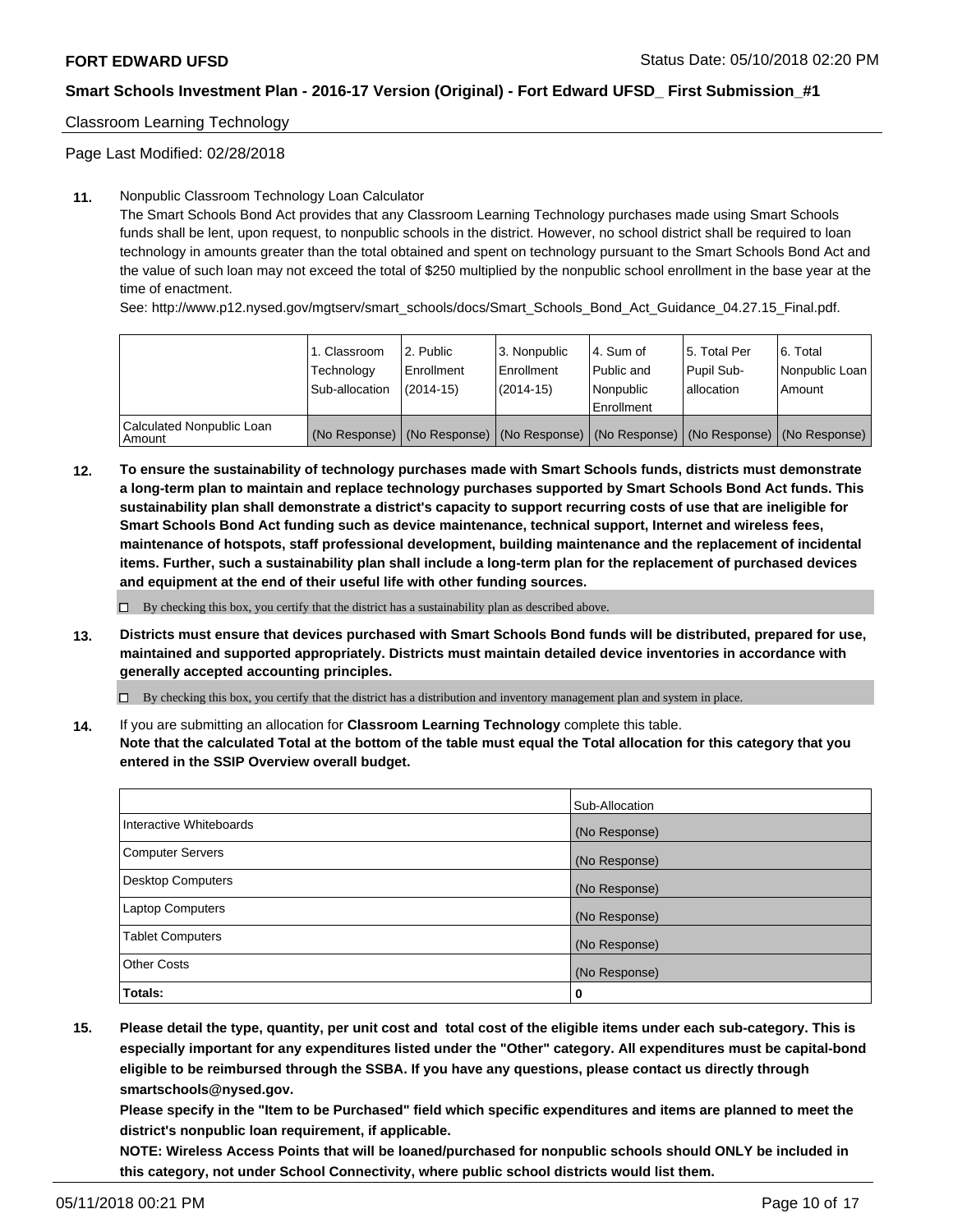Classroom Learning Technology

Page Last Modified: 02/28/2018

| (No Response)                    | (No Response)          | (No Response) | (No Response) | (No Response)     |
|----------------------------------|------------------------|---------------|---------------|-------------------|
| each type.                       |                        |               |               |                   |
| Repeat to add another item under |                        |               |               |                   |
| type.                            |                        |               |               |                   |
| Select the allowable expenditure | I Item to be Purchased | l Quantitv    | Cost per Item | <b>Total Cost</b> |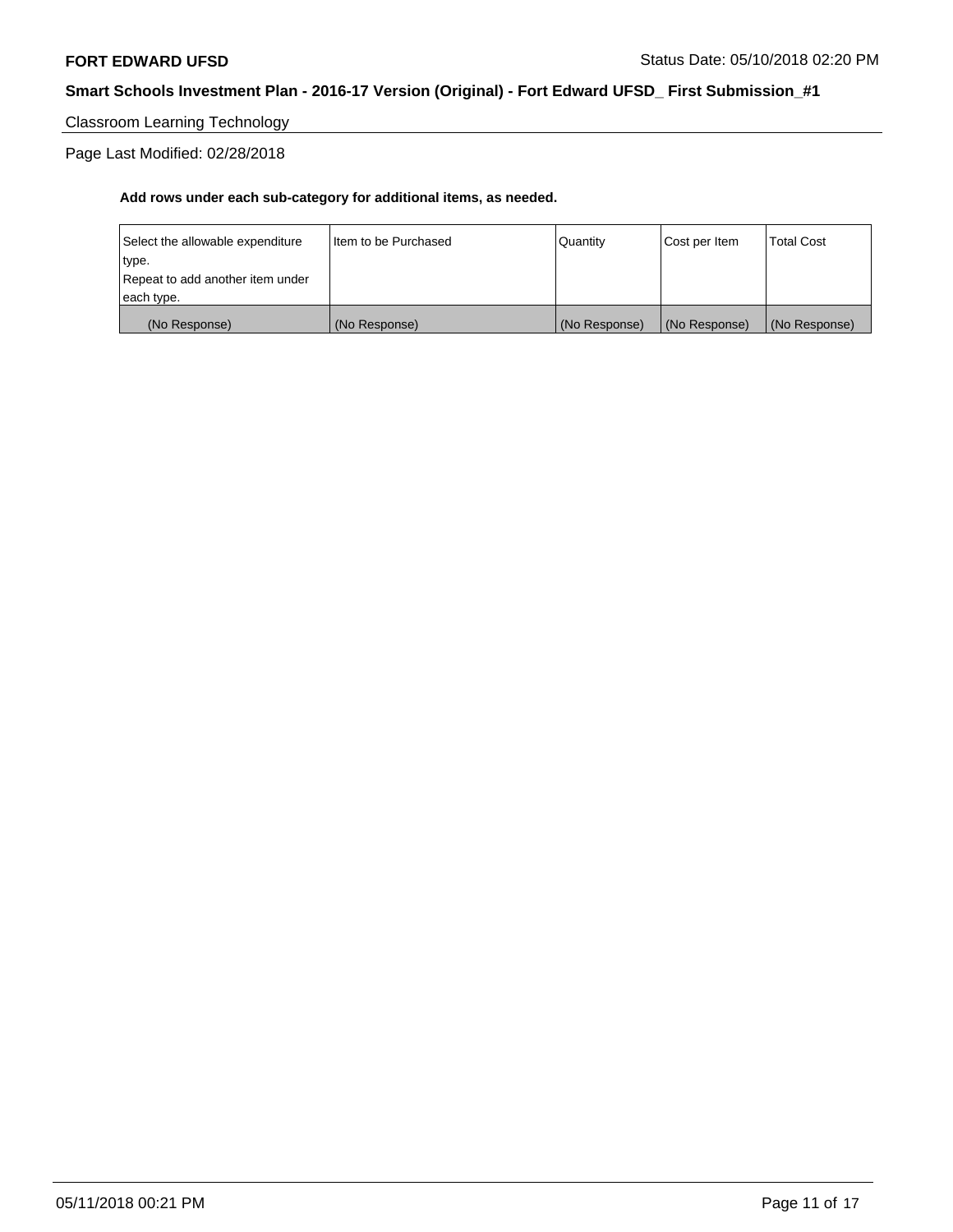#### Pre-Kindergarten Classrooms

Page Last Modified: 02/28/2018

**1. Provide information regarding how and where the district is currently serving pre-kindergarten students and justify the need for additional space with enrollment projections over 3 years.**

(No Response)

- **2. Describe the district's plan to construct, enhance or modernize education facilities to accommodate prekindergarten programs. Such plans must include:**
	- **Specific descriptions of what the district intends to do to each space;**
	- **An affirmation that pre-kindergarten classrooms will contain a minimum of 900 square feet per classroom;**
	- **The number of classrooms involved;**
	- **The approximate construction costs per classroom; and**
	- **Confirmation that the space is district-owned or has a long-term lease that exceeds the probable useful life of the improvements.**

(No Response)

**3. Smart Schools Bond Act funds may only be used for capital construction costs. Describe the type and amount of additional funds that will be required to support ineligible ongoing costs (e.g. instruction, supplies) associated with any additional pre-kindergarten classrooms that the district plans to add.**

(No Response)

**4. All plans and specifications for the erection, repair, enlargement or remodeling of school buildings in any public school district in the State must be reviewed and approved by the Commissioner. Districts that plan capital projects using their Smart Schools Bond Act funds will undergo a Preliminary Review Process by the Office of Facilities Planning.**

**Please indicate on a separate row each project number given to you by the Office of Facilities Planning.**

| <b>Project Number</b> |  |
|-----------------------|--|
| (No Response)         |  |

**5.** If you have made an allocation for **Pre-Kindergarten Classrooms,** complete this table.

**Note that the calculated Total at the bottom of the table must equal the Total allocation for this category that you entered in the SSIP Overview overall budget.**

|                                          | Sub-Allocation |
|------------------------------------------|----------------|
| Construct Pre-K Classrooms               | (No Response)  |
| Enhance/Modernize Educational Facilities | (No Response)  |
| Other Costs                              | (No Response)  |
| Totals:                                  | 0              |

**6. Please detail the type, quantity, per unit cost and total cost of the eligible items under each sub-category. This is especially important for any expenditures listed under the "Other" category. All expenditures must be capital-bond eligible to be reimbursed through the SSBA. If you have any questions, please contact us directly through smartschools@nysed.gov.**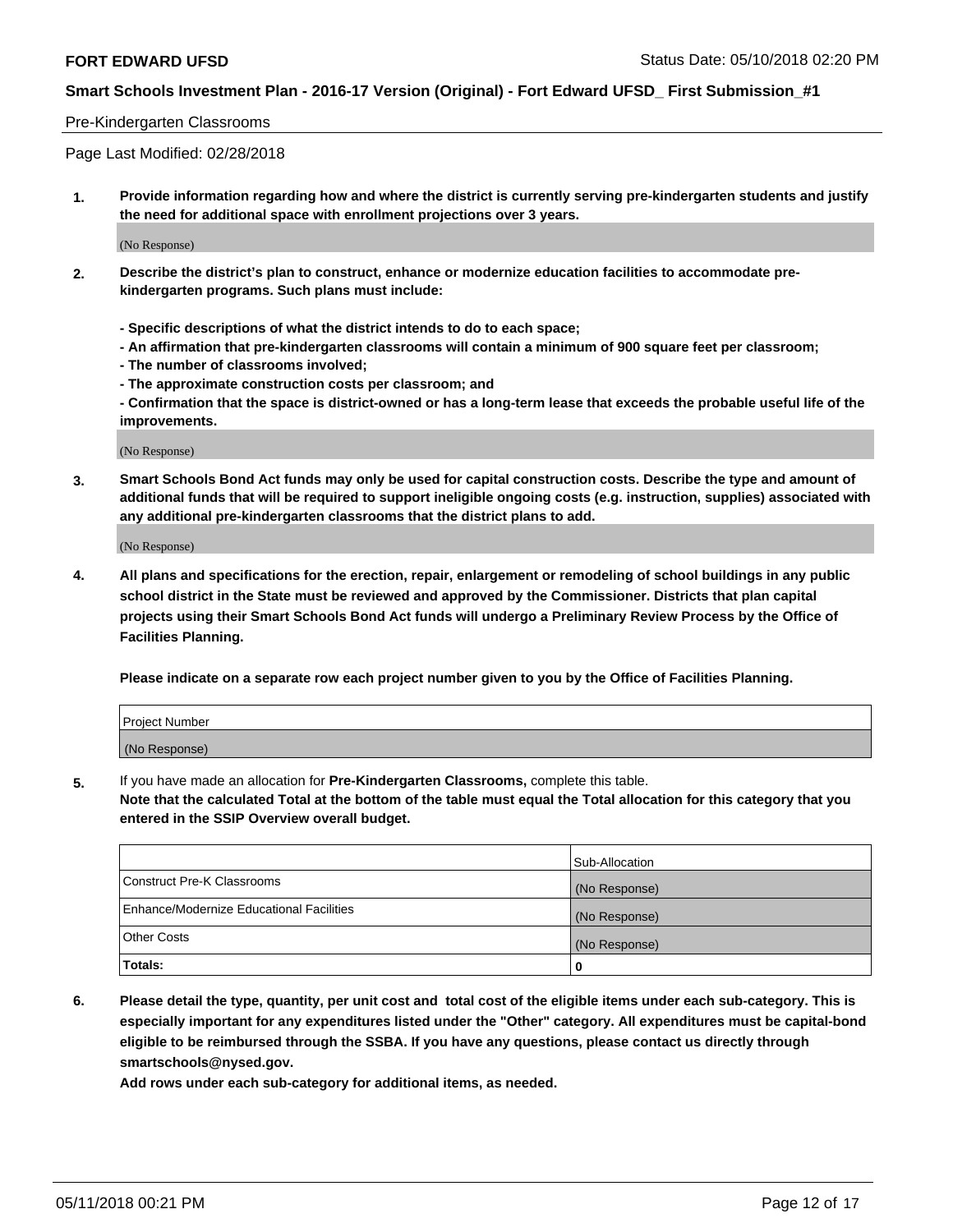# Pre-Kindergarten Classrooms

| Select the allowable expenditure | Item to be purchased | <b>Quantity</b> | Cost per Item | <b>Total Cost</b> |
|----------------------------------|----------------------|-----------------|---------------|-------------------|
| type.                            |                      |                 |               |                   |
| Repeat to add another item under |                      |                 |               |                   |
| each type.                       |                      |                 |               |                   |
| (No Response)                    | (No Response)        | (No Response)   | (No Response) | (No Response)     |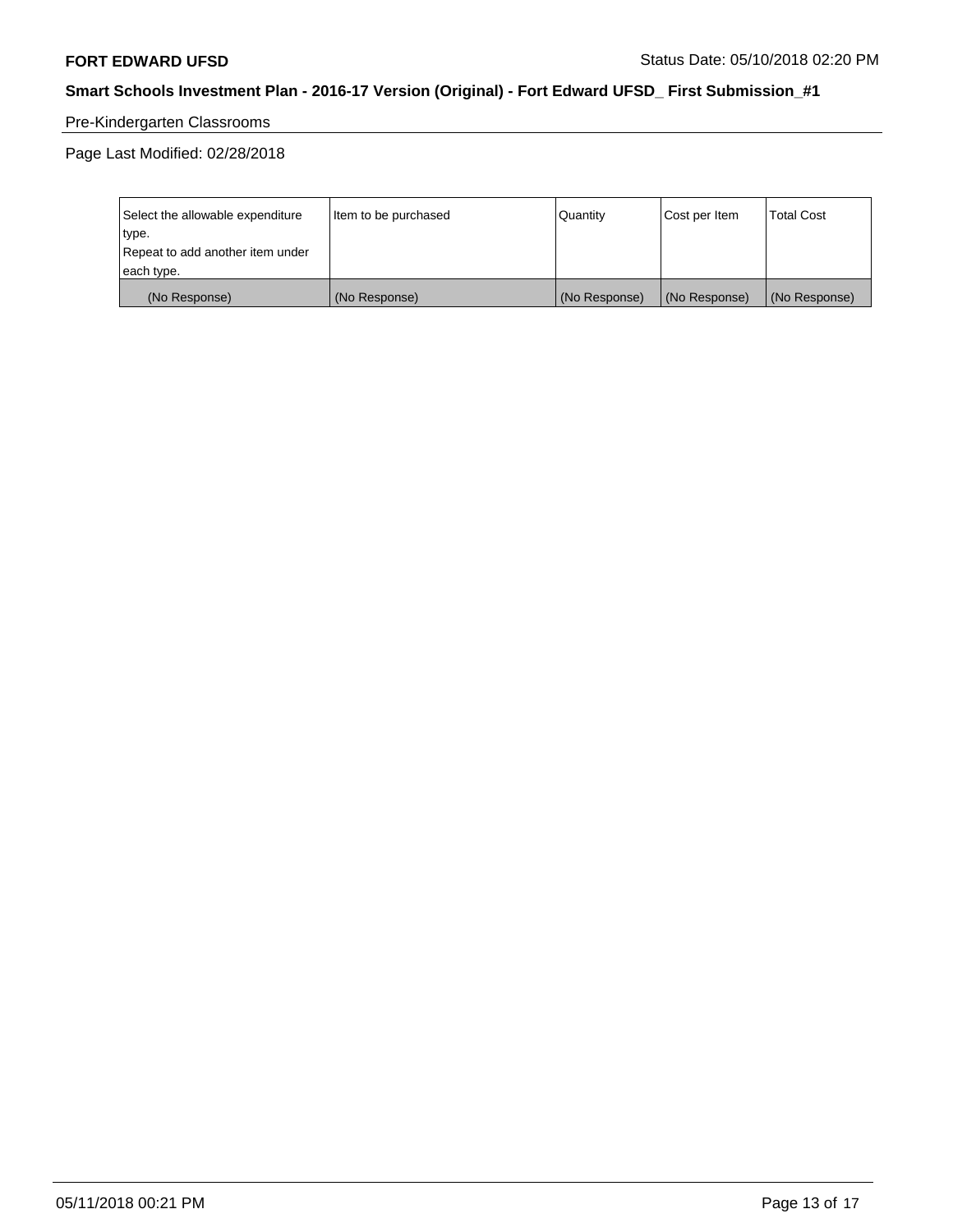#### Replace Transportable Classrooms

Page Last Modified: 02/28/2018

**1. Describe the district's plan to construct, enhance or modernize education facilities to provide high-quality instructional space by replacing transportable classrooms.**

(No Response)

**2. All plans and specifications for the erection, repair, enlargement or remodeling of school buildings in any public school district in the State must be reviewed and approved by the Commissioner. Districts that plan capital projects using their Smart Schools Bond Act funds will undergo a Preliminary Review Process by the Office of Facilities Planning.**

**Please indicate on a separate row each project number given to you by the Office of Facilities Planning.**

| <b>Project Number</b> |  |
|-----------------------|--|
| (No Response)         |  |
|                       |  |

**3. For large projects that seek to blend Smart Schools Bond Act dollars with other funds, please note that Smart Schools Bond Act funds can be allocated on a pro rata basis depending on the number of new classrooms built that directly replace transportable classroom units.**

**If a district seeks to blend Smart Schools Bond Act dollars with other funds describe below what other funds are being used and what portion of the money will be Smart Schools Bond Act funds.**

(No Response)

**4.** If you have made an allocation for **Replace Transportable Classrooms**, complete this table. **Note that the calculated Total at the bottom of the table must equal the Total allocation for this category that you entered in the SSIP Overview overall budget.**

|                                                | Sub-Allocation |
|------------------------------------------------|----------------|
| Construct New Instructional Space              | (No Response)  |
| Enhance/Modernize Existing Instructional Space | (No Response)  |
| Other Costs                                    | (No Response)  |
| Totals:                                        | 0              |

**5. Please detail the type, quantity, per unit cost and total cost of the eligible items under each sub-category. This is especially important for any expenditures listed under the "Other" category. All expenditures must be capital-bond eligible to be reimbursed through the SSBA. If you have any questions, please contact us directly through smartschools@nysed.gov.**

| Select the allowable expenditure | Item to be purchased | Quantity      | Cost per Item | <b>Total Cost</b> |
|----------------------------------|----------------------|---------------|---------------|-------------------|
| type.                            |                      |               |               |                   |
| Repeat to add another item under |                      |               |               |                   |
| each type.                       |                      |               |               |                   |
| (No Response)                    | (No Response)        | (No Response) | (No Response) | (No Response)     |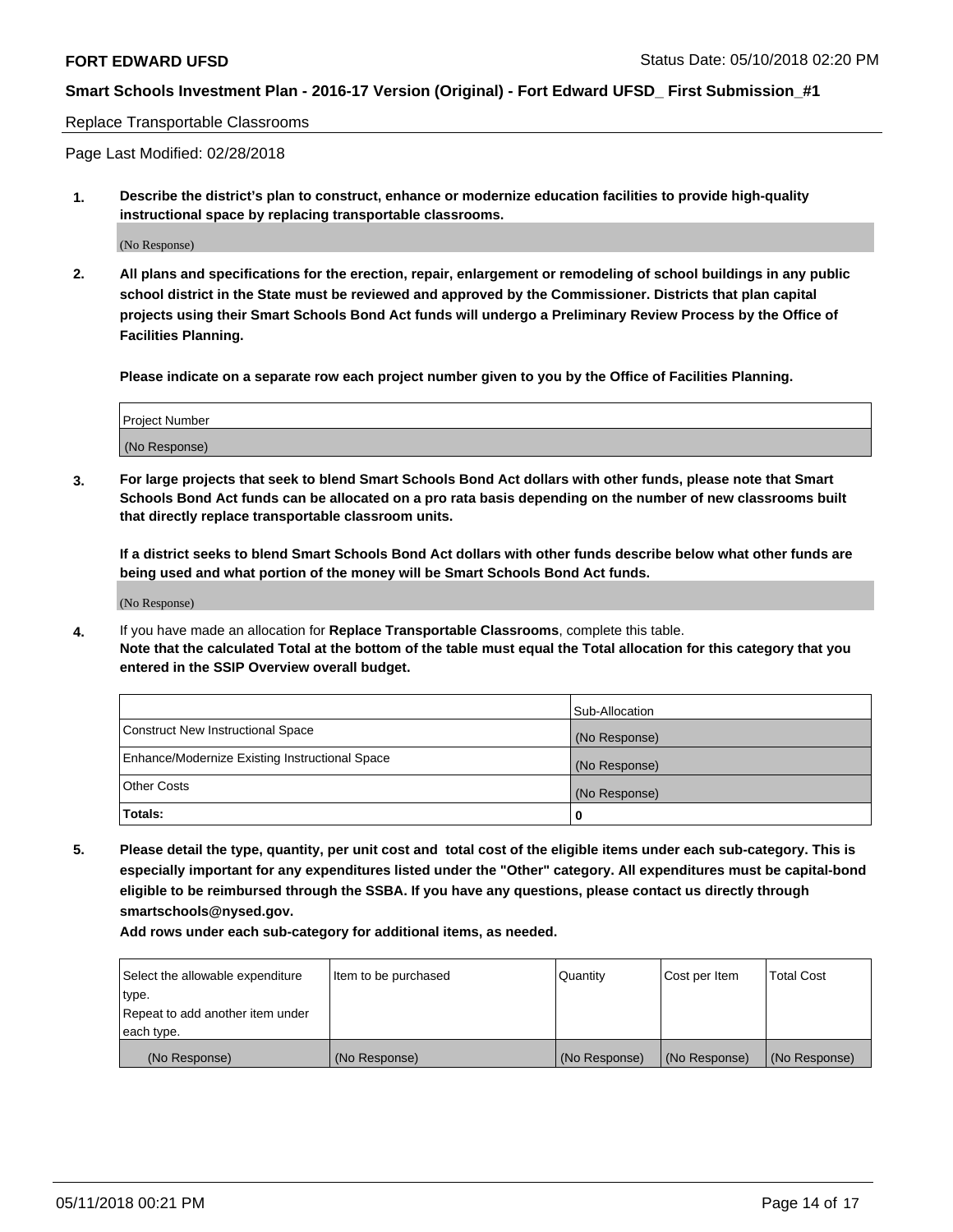#### High-Tech Security Features

Page Last Modified: 02/28/2018

**1. Describe how you intend to use Smart Schools Bond Act funds to install high-tech security features in school buildings and on school campuses.**

The safety and security of our students and staff at Fort Edward UFSD is a primary focus of phase one for utilizing the SSBA funds. The current camera system at Fort Edward does not provide complete coverage of the campus. It is unreliable and outdated. The door security system governs a few key entrances but no internal controls and is also outdated with high cost incident support through vendors. The proposed security upgrade will replace the current DVR storage system to expand video retention time. It will upgrade 24 cameras to IP or digital units and add 39 interior & 25 exterior cameras to round out coverage and create a more secure campus.

**2. All plans and specifications for the erection, repair, enlargement or remodeling of school buildings in any public school district in the State must be reviewed and approved by the Commissioner. Districts that plan capital projects using their Smart Schools Bond Act funds will undergo a Preliminary Review Process by the Office of Facilities Planning.** 

**Please indicate on a separate row each project number given to you by the Office of Facilities Planning.**

| Project Number        |  |
|-----------------------|--|
| 64-06-01-02-0-005-012 |  |

#### **3. Was your project deemed eligible for streamlined Review?**

| □ | Yes |
|---|-----|
| ⊽ | No  |

**4. Include the name and license number of the architect or engineer of record.**

| Name                  | License Number |
|-----------------------|----------------|
| Garrett Curtis Hamlin | 30484          |

**5.** If you have made an allocation for **High-Tech Security Features**, complete this table. **Note that the calculated Total at the bottom of the table must equal the Total allocation for this category that you**

**entered in the SSIP Overview overall budget.**

|                                                      | Sub-Allocation |
|------------------------------------------------------|----------------|
| Capital-Intensive Security Project (Standard Review) | (No Response)  |
| <b>Electronic Security System</b>                    | 191,100        |
| <b>Entry Control System</b>                          | (No Response)  |
| Approved Door Hardening Project                      | (No Response)  |
| <b>Other Costs</b>                                   | (No Response)  |
| Totals:                                              | 191,100        |

**6. Please detail the type, quantity, per unit cost and total cost of the eligible items under each sub-category. This is especially important for any expenditures listed under the "Other" category. All expenditures must be capital-bond eligible to be reimbursed through the SSBA. If you have any questions, please contact us directly through smartschools@nysed.gov.**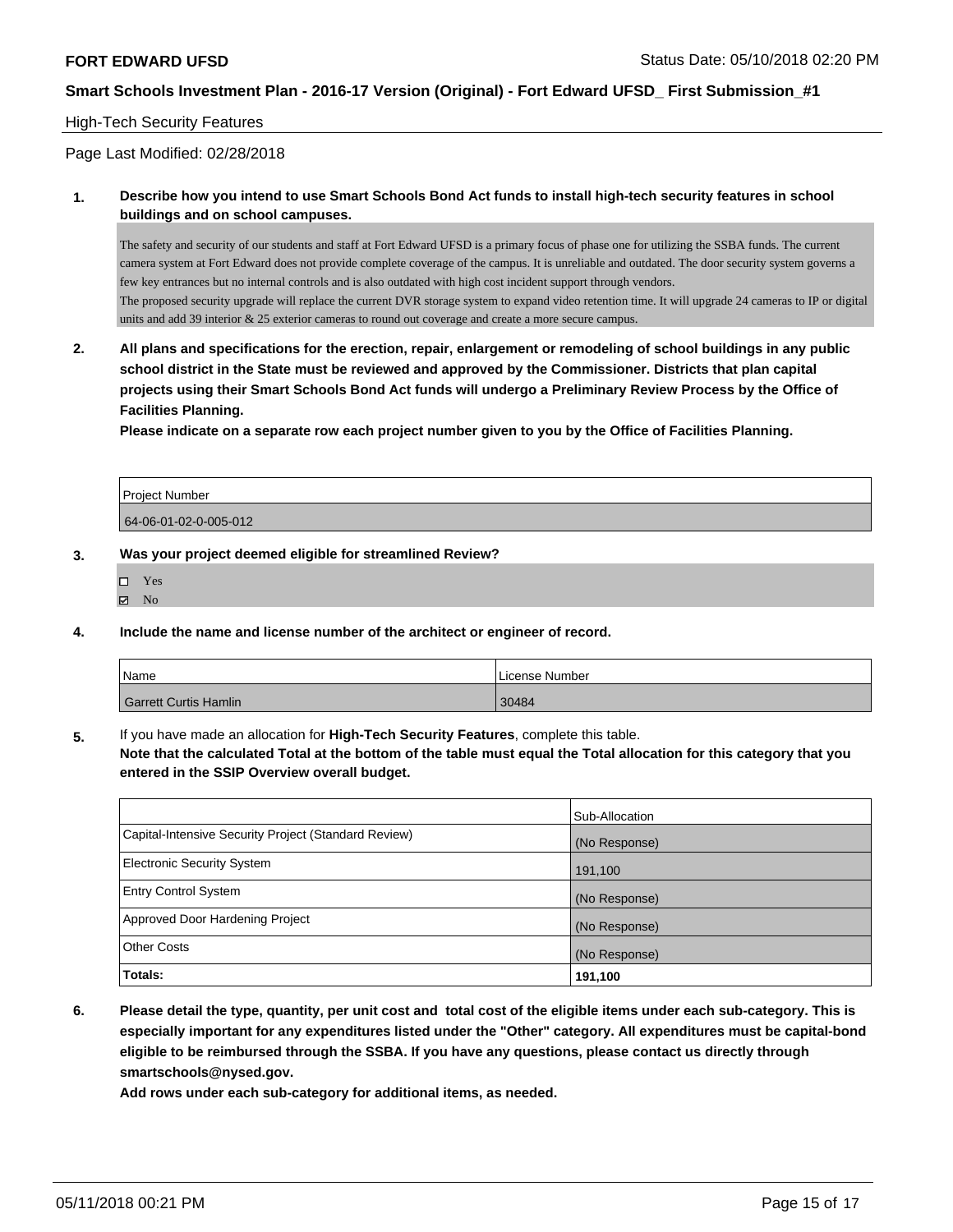# High-Tech Security Features

| Select the allowable expenditure  | Item to be purchased                     | Quantity | Cost per Item | <b>Total Cost</b> |
|-----------------------------------|------------------------------------------|----------|---------------|-------------------|
| type.                             |                                          |          |               |                   |
| Repeat to add another item under  |                                          |          |               |                   |
| each type.                        |                                          |          |               |                   |
| <b>Electronic Security System</b> | Interior IP Camera - 3MP                 | 39       | 2,000         | 78,000            |
| <b>Electronic Security System</b> | Exterior IR Bullet IP Camera - 5MP       | 8        | 3.500         | 28,000            |
| <b>Electronic Security System</b> | Exterior IR Bullet IP Camera - 8MP       | 17       | 3.700         | 62.900            |
| <b>Electronic Security System</b> | Convert Existing Analog to IP Cameras 24 |          | 300           | 7,200             |
| <b>Electronic Security System</b> | NVR (Network Video Recording<br>Server)  |          | 15,000        | 15,000            |